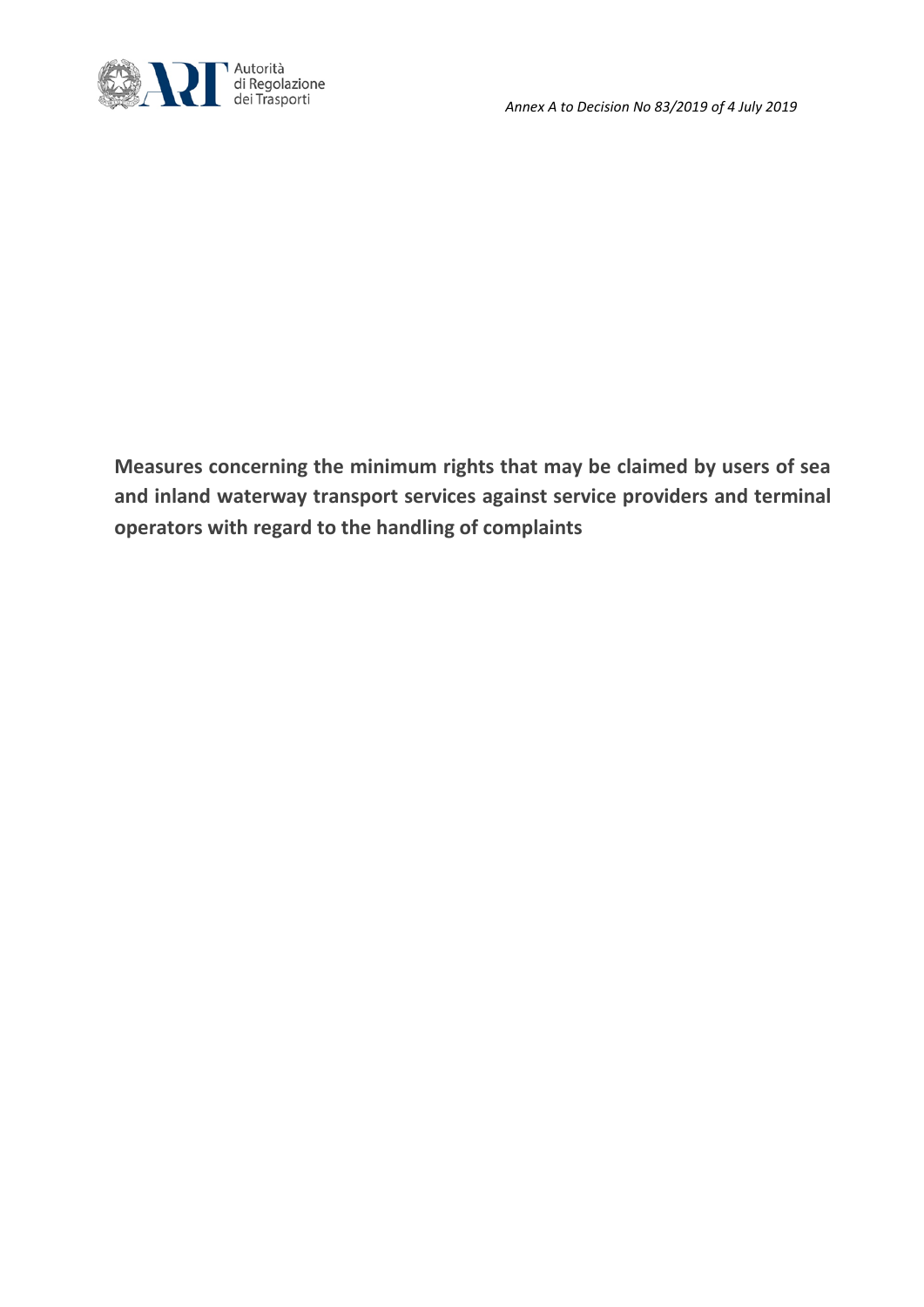

# **Measure 1 (Subject and scope)**

- 1. In accordance with Article 37 (2) (e) of Decree-Law No 201 of 6 December 2011, converted, with amendments, into Law No 214 of 22 December 2011, the measures contained herein set out the minimum rights, including compensation, that may be claimed by users of transport services by sea or inland waterway against service providers and terminal operators with regard to the handling of complaints.
- 2. These measures shall apply in respect of users travelling:
	- a) on passenger services where the port of embarkation is situated in the Italian territory;
	- b) on passenger services where the port of embarkation is situated outside the territory of a Member State and the port of disembarkation is situated in Italy, provided that the service is operated by a carrier that is established in the territory of a Member State or provides passenger transport services from or to Italy;
	- c) on a cruise where the port of embarkation is situated in the Italian territory.
- 3. These measures shall not apply in respect of users travelling:
	- a) on ships certified to carry up to 12 passengers;
	- b) on ships which have a crew responsible for the operation of the ship composed of not more than three persons or where the distance of the overall passenger service is less than 500 metres, one way;
	- c) on excursion and sightseeing tours other than cruises; or
	- d) on ships not propelled by mechanical means as well as original, and individual replicas of, historical passenger ships designed before 1965, built predominantly with the original materials, certified to carry up to 36 passengers.

# **Measure 2 (Definitions)**

- 1. For the purpose of these measures, the definitions laid down in Article 3 of Regulation (EU) No 1177/2010 of the European Parliament and of the Council of 24 November 2010 concerning the rights of passengers when travelling by sea and inland waterway and amending Regulation (EC) No 2006/2004 (hereinafter: Regulation) shall apply, as well as the following definitions:
	- a) **service provider**: the carrier referred to in Article 3(d) of the Regulation;
	- b) **complaint-handling mechanism**: all the procedures set up by the service provider or terminal operator within the meaning of Article 24 (1) of the Regulation, to collect complaints and give a substantiated reply thereto within the time limits laid down in paragraph 2 of the a.m. Article;
	- c) **complaint**: any written communication whereby the user, or a legal representative or consumer association on his/her behalf, complains about the non-compliance of the service with one or more requirements under EU or national legislation, general conditions of carriage, or service charter;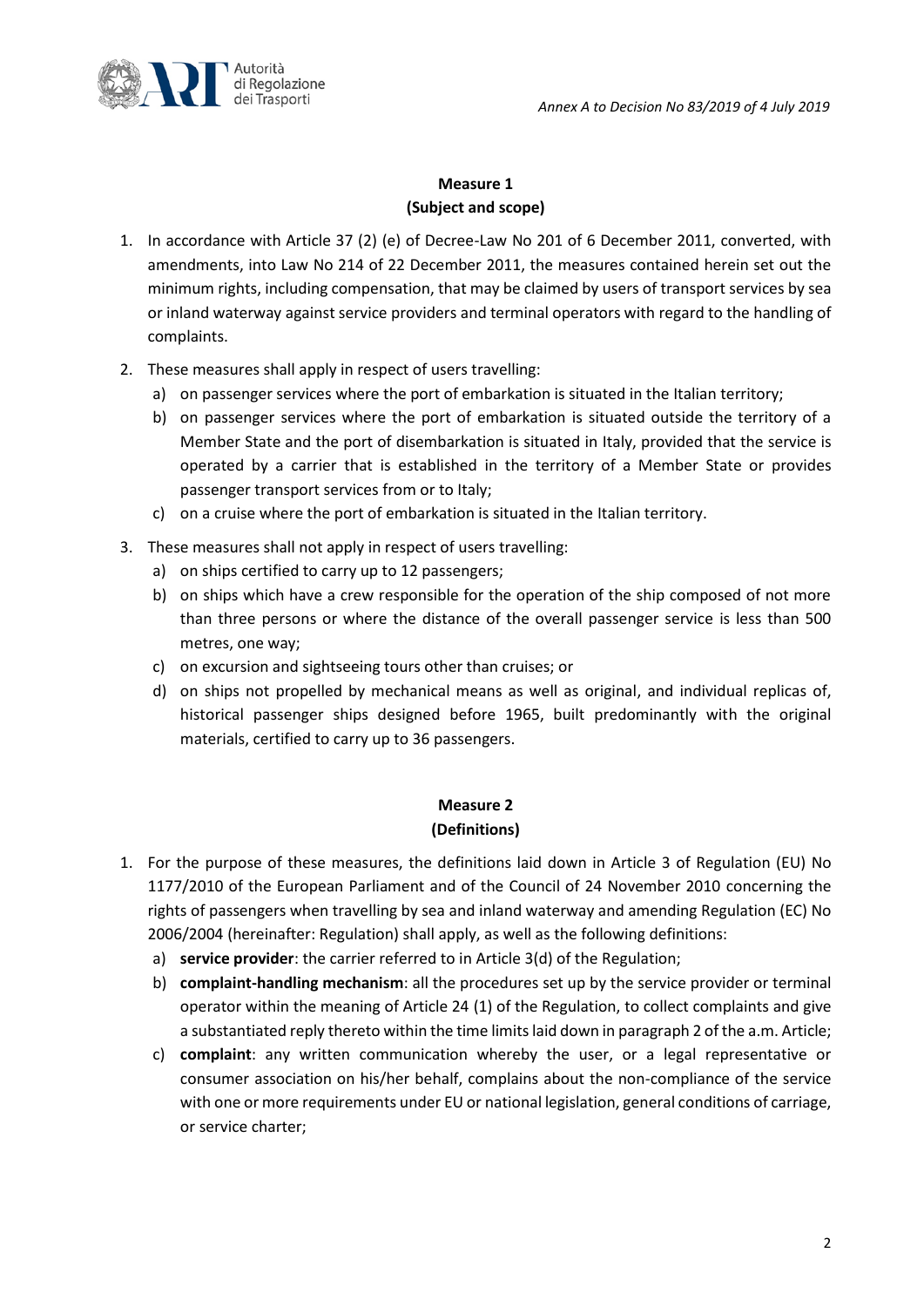

d) **user**: potential user, i.e. the person who intends to use the passenger transport service by sea or inland waterway or a cruise, or actual user, i.e. the person who uses or has already used this service.

# **Measure 3 (Accessibility of complaint procedures)**

- 1. Service providers and terminal operators shall ensure that a user-friendly complaint-handling mechanism is available, while ensuring:
	- a) the possible use of the English language, in addition to the Italian, for the submission of complaints; in this case, the reply shall be sent in the same language;
	- b) several channels to lodge a complaint, including at least:
		- b.1) submission via the website, with access from a link in the dedicated section under Measure 3.4 (a), or via e-mail, against proof of receipt; if a certified e- mailbox is used, it shall be enabled to receive e-mails from non-certified e-mailboxes.
			- b.2) submission by registered post via a postal address or PO box;
	- c) availability of a complaint form, even printable, based on the template under Annexes 1 and 2 to these measures.
- 2. The user may lodge the complaint without using the form under Measure 3.1 (c); service providers and terminal operators are required to examine the complaints that include at least:
	- a) user information (first name, surname, address) and representative, if any, by attaching in this case, proxy and user identity document;
	- b) journey details (date, time of departure, origin and destination) and transport contract information (reservation code or ticket number);
	- c) description of non-compliance of the service with respect to one or more requirements laid down by EU or national law, general conditions of carriage or, where it is provided for its adoption, service charter.
- 3. Service providers and terminal operators shall inform users at least on:
	- a) channels and languages to be used for lodging the complaints;
	- b) availability of complaint form, including how to find it, and of the minimum information referred to in Measure 3.2;
	- c) time limits within which the complaint shall be sent to the service provider or terminal operator, in accordance with Article 24 (2) of the Regulation;
	- d) maximum timeframe for the service provider or terminal operator to provide a reply to the complaint, pursuant to the provisions of Article 24 (2) of the Regulation or, if earlier, of the general conditions of carriage or service charter, where it is provided for its adoption;
	- e) remedies that may be adopted by the user in the event of non-reaction to the complaint within the time limits set out under (d), in particular concerning:
		- e.1) use of out-of-court dispute settlement procedures;
		- e.2) submission of second-instance complaint to the Transport Regulation Authority (hereinafter: Authority), specifying the relevant arrangements;
	- f) automatic compensation provided for under Measure 5.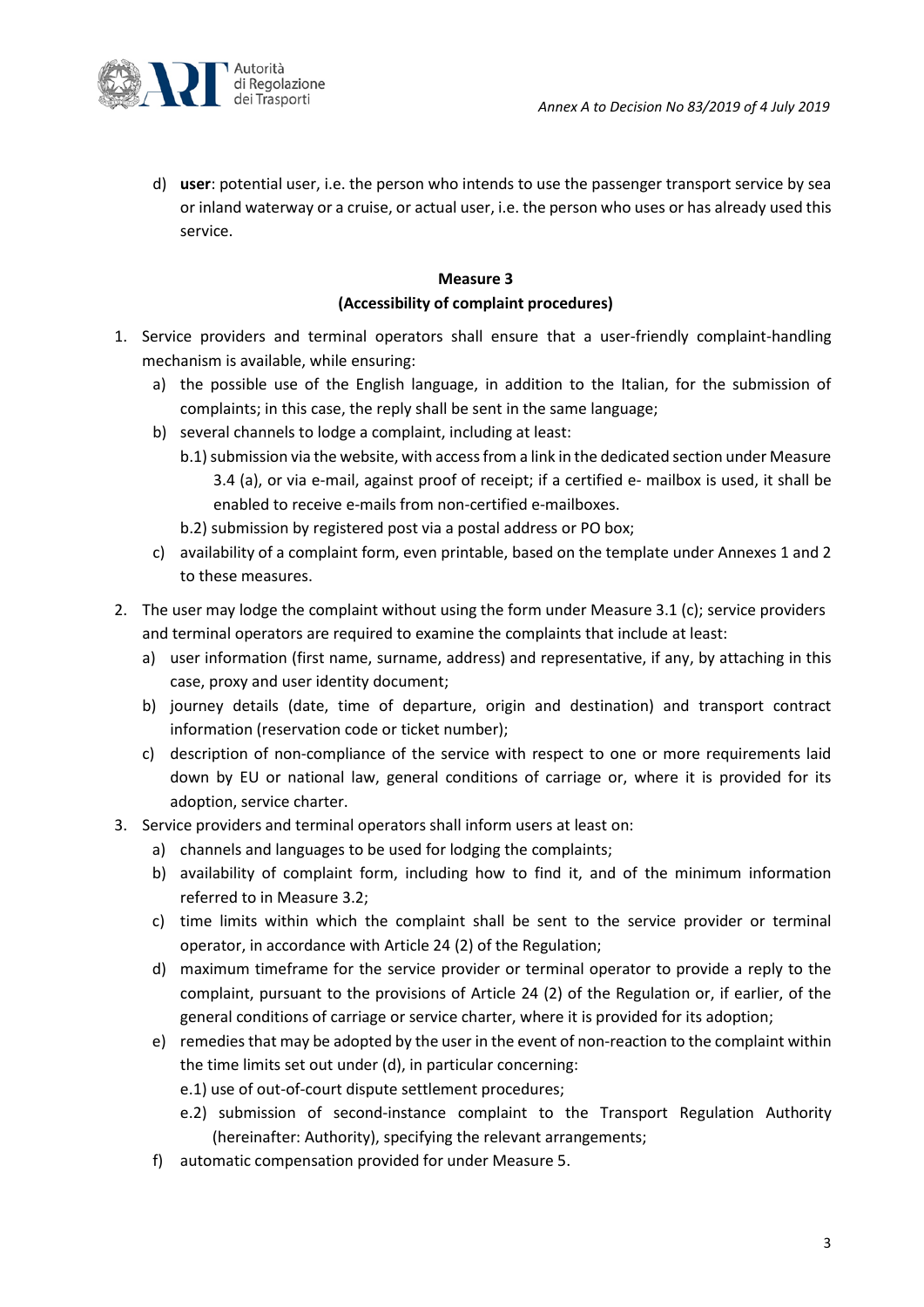

- 4. The information referred to in Measure 3.3 shall be included at least:
	- a) on the website, in a dedicated section with access from home page, through the link "*Complaints*";
	- b) in the general conditions of carriage, in a dedicated "*Complaints*" section;
	- c) in the service charter, where it is provided for its adoption, in a dedicated "*Complaints*" section;
	- d) on posters on board ships, in ports and at port terminals, in a dedicated *"Complaints"* section.
- 5. For the purpose of the expiry of the time limits laid down in Measure 3.3 (c) and (d):
	- a) in case of submission by e-mail or via the website, the complaint is considered to have been trasmitted and received on the day it has been sent;
	- b) in case of submission by registered post via a postal address or PO box, the complaint is considered to have been transmitted on the day it was sent and to have been received on the day it was delivered to the service provider or terminal operator;
	- c) where provided for in the available channels, in the event of:
		- (c.1) submission by ordinary mail, the complaint is considered to have been transmitted on the day it was sent and to have been received on the day of its registration in the systems of the service provider or terminal operator, that shall take place in due time and, in any case, within five days of delivery;
		- (c.2) hand delivery to the offices of the service provider or terminal operator, the complaint is considered to have been transmitted and received on the day of delivery, as indicated on the relevant receipt;
		- (c.3 hand delivery to a travel agent, tour operator or ticket vendor, the complaint is considered to have been transmitted on the day of delivery, as indicated on the relevant receipt, and to have been received by the service provider or terminal operator on the day of its registration in their systems, which shall take place in due time and, in any case, within five days of receipt.
- 6. Tickets shall clearly indicate the service provider with which a complaint may be lodged, and the website address of the section referred to in Measure 3.4 (a), even where the contract of carriage is concluded through a ticket vendor, travel agent or tour operator.

#### **Measure 4 (Requirements to state reasons)**

- 1. The response to the complaint shall provide the reasons thereof and be drafted in easily comprehensible language for the average user, in respect of all grounds for complaint raised by the user, clearly indicating, in particular:
	- a) whether the complaint is accepted or rejected, in relation to fact-findings and applicable legislation;
	- b) whether the user is entitled to receive compensation in any form, and, if so, the relevant timeframe and procedure to obtain it; where the user is entitled to the economic compensation referred to in Article 19 (1) of the Regulation, it shall be specified that the compensation may be paid in money, unless the user has already supplied the relevant information in the complaint form;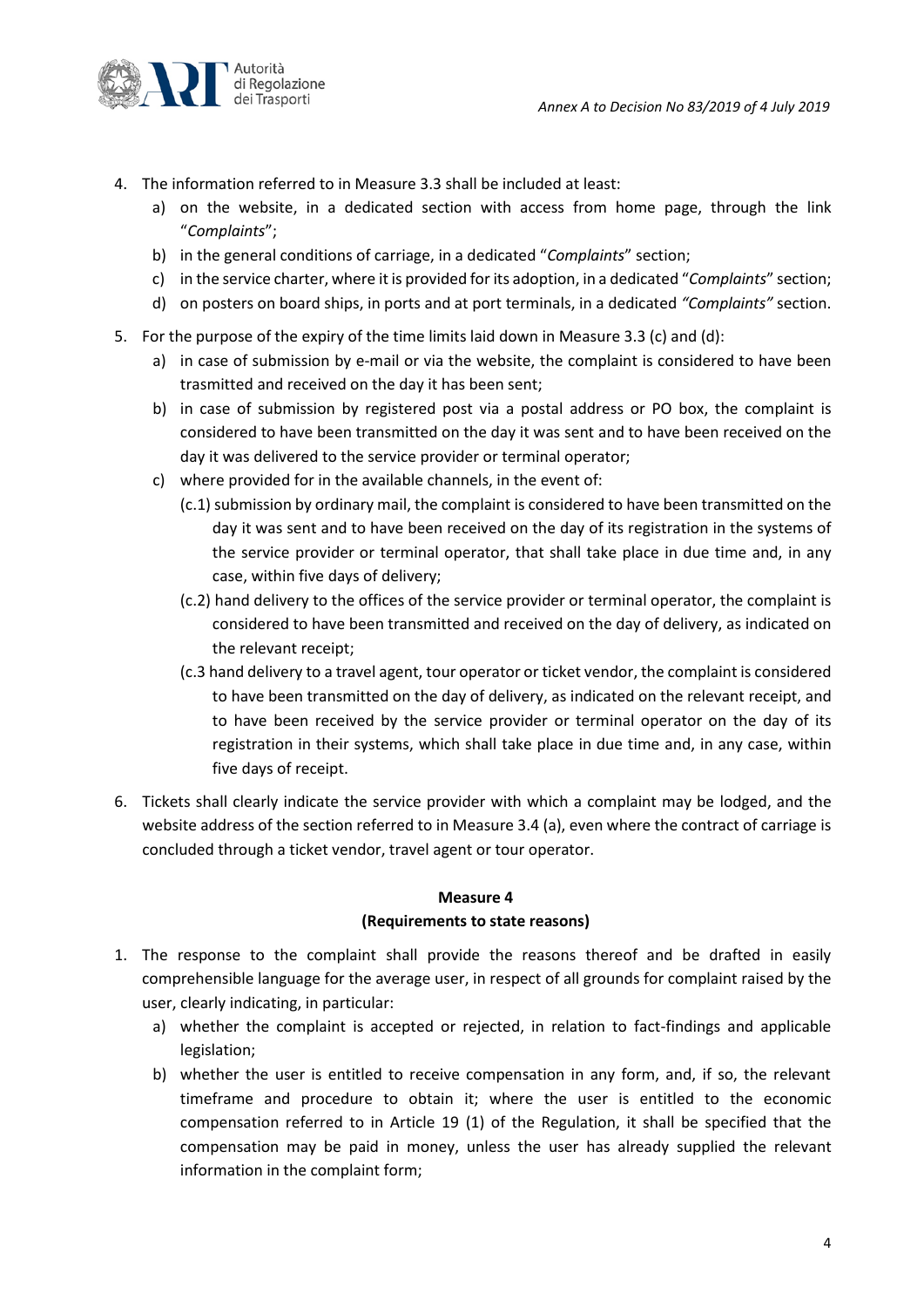

- c) measures implemented to solve the reported disruption and, where it has not been solved yet, the relevant timeframe;
- d) remedies to be adopted by the user in case the response received is considered not to be satisfactory, in particular concerning:
	- d.1) use of out-of-court dispute resolution procedures;
	- d.2) submission of a second-instance complaint to the Authority, specifying the relevant arrangements.

# **Measure 5 (Compensation)**

- 1. The user shall be entitled to receive automatic compensation of the ticket price related to the transport service to the extent of at least:
	- a) 10 % in case the reply is given between the 61th and 90th day as of receipt of the complaint;
	- b) 20 % in case of non-reaction within the 90th day as of receipt of the complaint.
- 2. The compensation referred to in Measure 5.1 is not due where:
	- a) the amount thereof is below EUR 6;
	- b) the complaint has not been lodged by the user according to the procedures, minimum information and timeframes laid down in Measure 3;
	- c) the user has already received the compensation under Measure 5.1 in respect of a complaint concerning the same journey.

# **Measure 6 (Complaint registration and data retention)**

- 1. Service providers and terminal operators shall ensure, as part of the complaint-handling mechanism, the registration of the complaints received, indicating for each complaint:
	- a) user information and journey details;
	- b) date of receipt of the complaint, established in accordance with Measure 3.5;
	- c) grounds for complaint as indicated in the template under Annexes 1 and 2 to these measures;
	- d) substantiated reply to the complaint, together with the date it was sent.
- 2. In accordance with the rules on the protection of natural persons with regard to the processing of personal data, service providers and terminal operators shall, within their respective areas of responsibility, retain the data relating to the complaint, including the registrations referred to under Measure 6.1, for a reasonable period of time, which shall not be less than 24 months from the date on which the service was provided or should have been provided, including in relation to any requests for information made by the Authority in the performance of its institutional tasks with regard to the protection of users' rights.